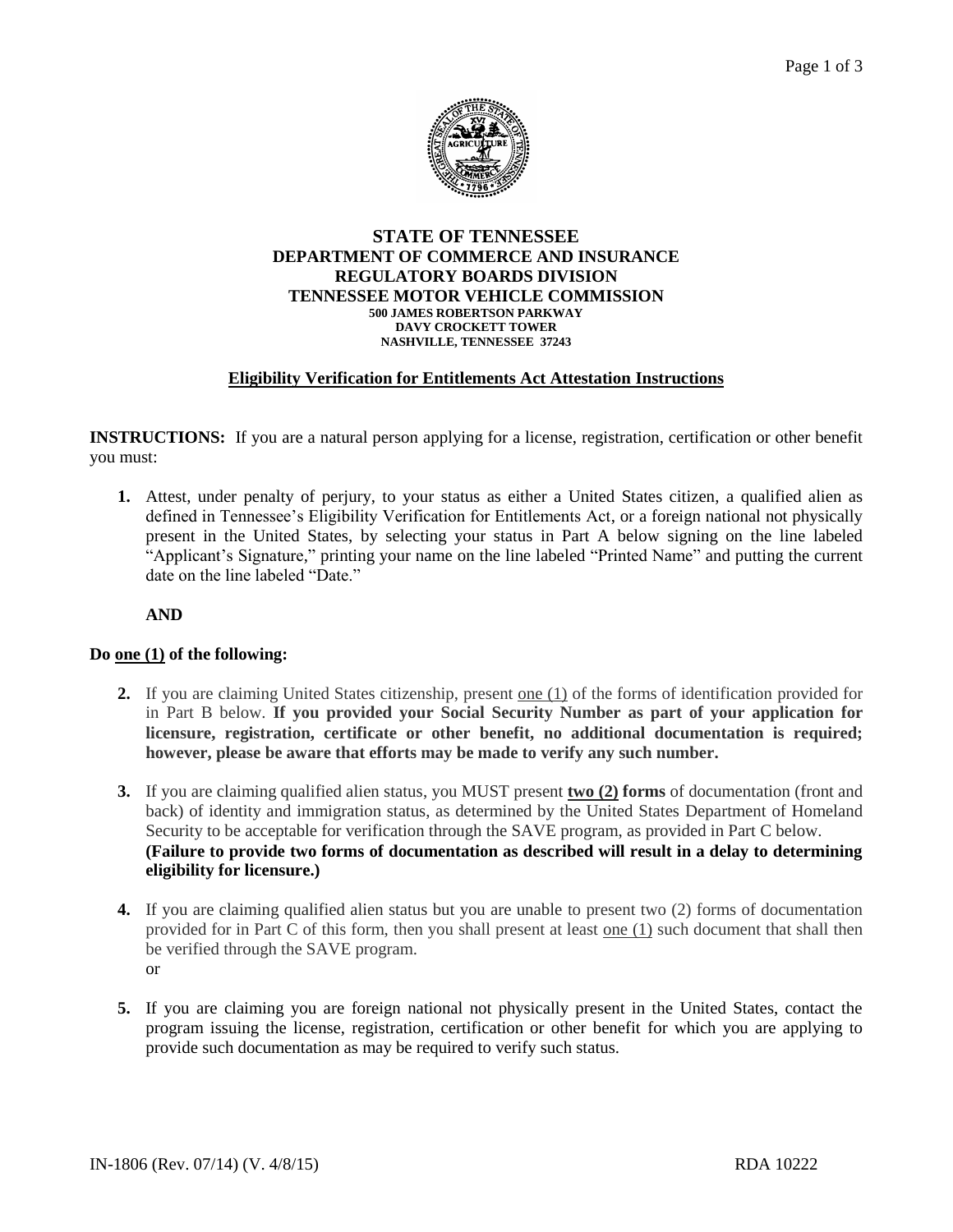### **Eligibility Verification for Entitlements Act Attestation**

### **TENNESSEE MOTOR VEHICLE COMMISSION**

#### **Part A. Eligibility Verification for Entitlements Act Attestation**

#### **I hereby attest under penalty of perjury that I am (select one):**

- \_\_\_\_ A United States citizen;
- A qualified alien as defined in Tenn. Code Ann.  $§$  4-58-102;<sup>1</sup>
- \_\_\_\_ A foreign national not physically present in the United States. Further, I understand that should I ever become physically present in the United States while I hold this license, registration, certification or other benefit I agree to immediately contact the issuing agency and provide documentation to confirm my status as a qualified alien.

| Applicant's Signature |      | Name of Dealership/License Number |  |
|-----------------------|------|-----------------------------------|--|
| <b>Printed Name</b>   | Date | Officer or Agent Signature        |  |

**Submitting false information or omitting pertinent or material information in connection with this application or any violation of the Eligibility Verification for Entitlements Act may result in the revocation of any license, registration, certification or other benefit issued to the applicant. A person who willfully makes a false, fictitious or fraudulent statement or representation of United States citizenship may be prosecuted under 18 U.S.C. § 911 and/or the False Claims Act, T.C.A. §§ 4-18-101,** *et seq***.**

 $\ddot{\phantom{a}}$ 

 $^1$  Qualified alien means "A qualified alien as defined by 8 U.S.C. § 1641(b)" or "An alien or nonimmigrant eligible to receive state or local public benefits under 8 U.S.C. § 1621(a)." Pursuant to those statutes, this includes, but is not necessarily limited to:

An alien who is lawfully admitted for permanent residence under the Immigration and Nationality Act [8 U.S.C. § 1101 et seq.];

An alien who is granted asylum under section 208 of the Immigration and Nationality Act [8 U.S.C. § 1158];

A refugee who is admitted to the United States under section 207 of the Immigration and Nationality Act [8 U.S.C.A. § 1157];

An alien who is paroled into the United States under section 212(d)(5) of the Immigration and Nationality Act [8 U.S.C. § 1182(d)(5)] for a period of at least 1 year;

An alien whose deportation is being withheld under section 243(h) of the Immigration and Nationality Act [8 U.S.C. § 1253] (as in effect immediately before the effective date of section 307 of division C of Public Law 104-208) or section 241(b)(3) of the Immigration and Nationality Act [8 U.S.C. § 1231(b)(3)] (as amended by section 305(a) of division C of Public Law 104-208);

An alien who is granted conditional entry pursuant to section 203(a)(7) of the Immigration and Nationality Act [8 U.S.C. § 1153(a)(7)] as in effect prior to April 1, 1980;

An alien who is a Cuban and Haitian entrant (as defined in section 501(e) of the Refugee Education Assistance Act of 1980);

A nonimmigrant under the Immigration and Nationality Act [8 U.S.C. §§ 1101, *et seq*.];

An alien who is paroled into the United States under section 212(d)(5) of the Immigration and Nationality Act [8 U.S.C. § 1182 (d)(5)] for less than one year.